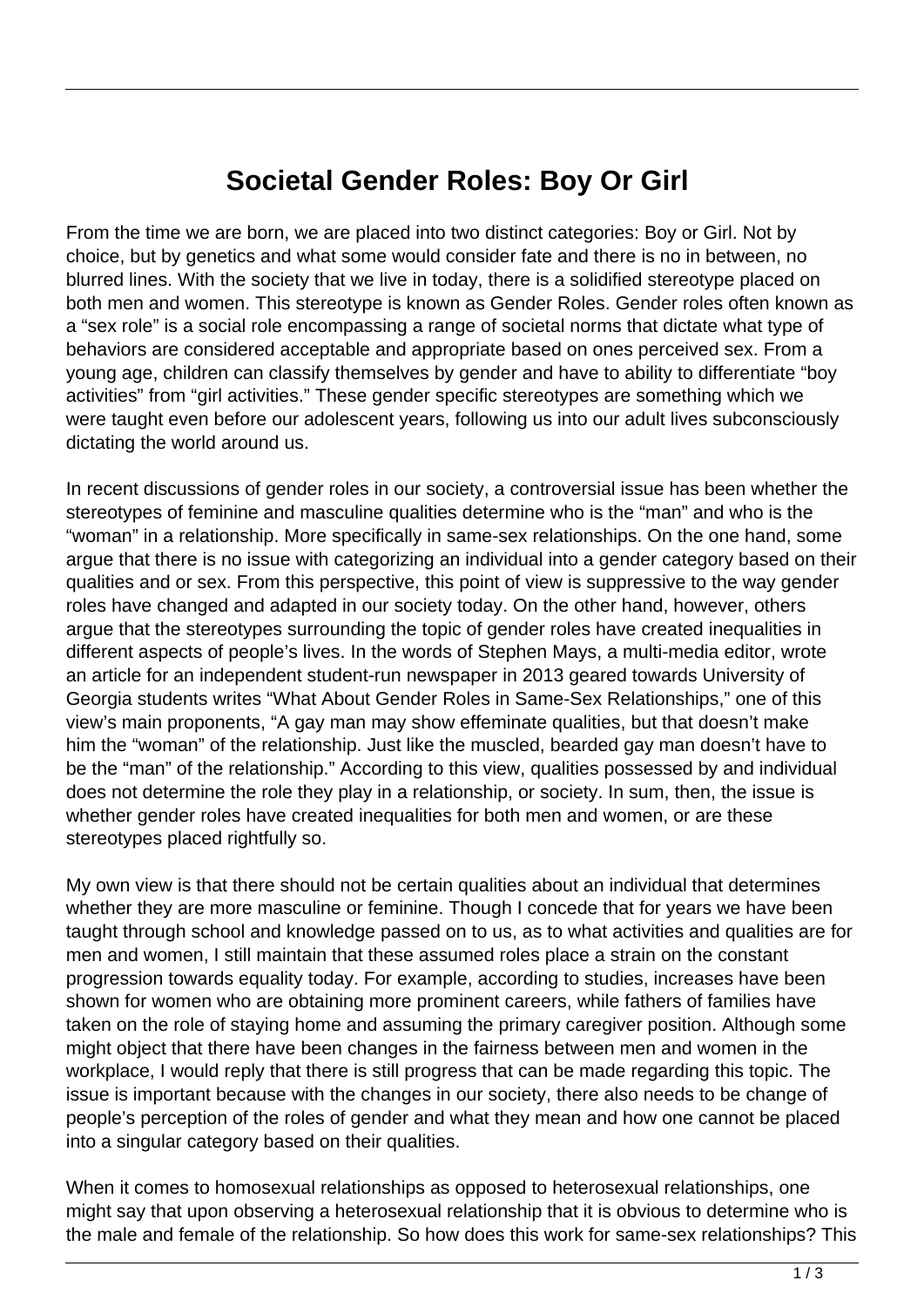question is directly aligned with the topic of gender roles. In a same-sex male relationship to be more specific, the relationship is composed of two men. However, outside observers have questioned who assumes which roles in their relationship without considering the bigger picture; why must there be an assumed role in the first place? This leads me to believe we have been taught that there must be an either or, not equal. Consider two men in a relationship; one that enjoys sports activities and works for a fortune 500 company, the other enjoys shopping and cooking. Most would assume that the man who cooks and enjoys shopping would be considered the "woman" of the relationship. This perspective in my opinion sets us back as an entire society for all that we have worked for toward progression in equality for all.

Throughout history men and women have been charged with certain individual functions. However, the 21st century has been a shift in gender roles due to several changing factors such as new family structures and women furthering their education and obtaining higher positions in the labor force. I believe that gender role equality allows gender qualities to become more neutral and according to Donnalyn Pompper, a Professor and Endowed chair in Public Relations, School of Journalism & communication, and the University of Oregon teaches courses and researches in social responsibility and social identity, claims that is the reason "men no longer own breadwinning identities, and like women, their bodies are objectified in mass media images." This example extenuates the idea that the high-profile careers are no longer just for men and staying at home raising children is not something that is just for women.

For example, Richard Dorment, senior editor at Wired magazine and Esquire magazine writes an essay in 2013 called "Why Men Still Can't Have It All." He believes in similar values as Anne-Marie Slaughter, but from the perspective of men and fathers. Dorment expresses his disappointment in the stereotypical view in which we automatically see staying home and putting the care of your children first as more of a women's role. The author explains that he made the conscious decision to stay at home and take care of their children and household responsibilities, while this gave his wife to further pursue her desired job opportunities. He claims that based on this decision, others may view him as not living up to his "manly" expectations, which falls under the stereotype that men, and men only are the sole breadwinners in their household. He opposes this opinion others have of him. May's explains that this puts men and fathers at a disadvantage, suggesting that men don't enjoy spending as much time with their families as women do. I believe Dorment makes a convincing argument that not only do women feel they cannot have it all, men also share the burden of feeling unsatisfied because of the stereotypes placed upon gender specific roles.

Anne-Marie Slaughter, president and CEO of the New America Foundation, professor of Princeton University and Harvard Law School writes "Why Women Still Can't Have It All." Through this article Slaughter explains that she has the successful career that she's spent most of her life working toward, yet she still feels a sense of something missing. Slaughter further justifies this feeling by explaining that the position she currently holds takes away from the time she's able to spend with her husband and two sons. She then makes the decisions to resign from her position to allow her the freedom to be more attentive to her home life, though it was frowned upon by colleagues considering that she was a woman in a career mainly dominated by men and that she should stay. This article presents the idea that gender roles are so predominant, that both men and women feel like they are not allowed the decision regarding their family and work dynamic that will ultimately satisfy them because of this idea of gender roles that they must maintain. This reading, coaligned with others regarding this topic, both address the issues men and women face when it comes to fulfilling their roles according to the